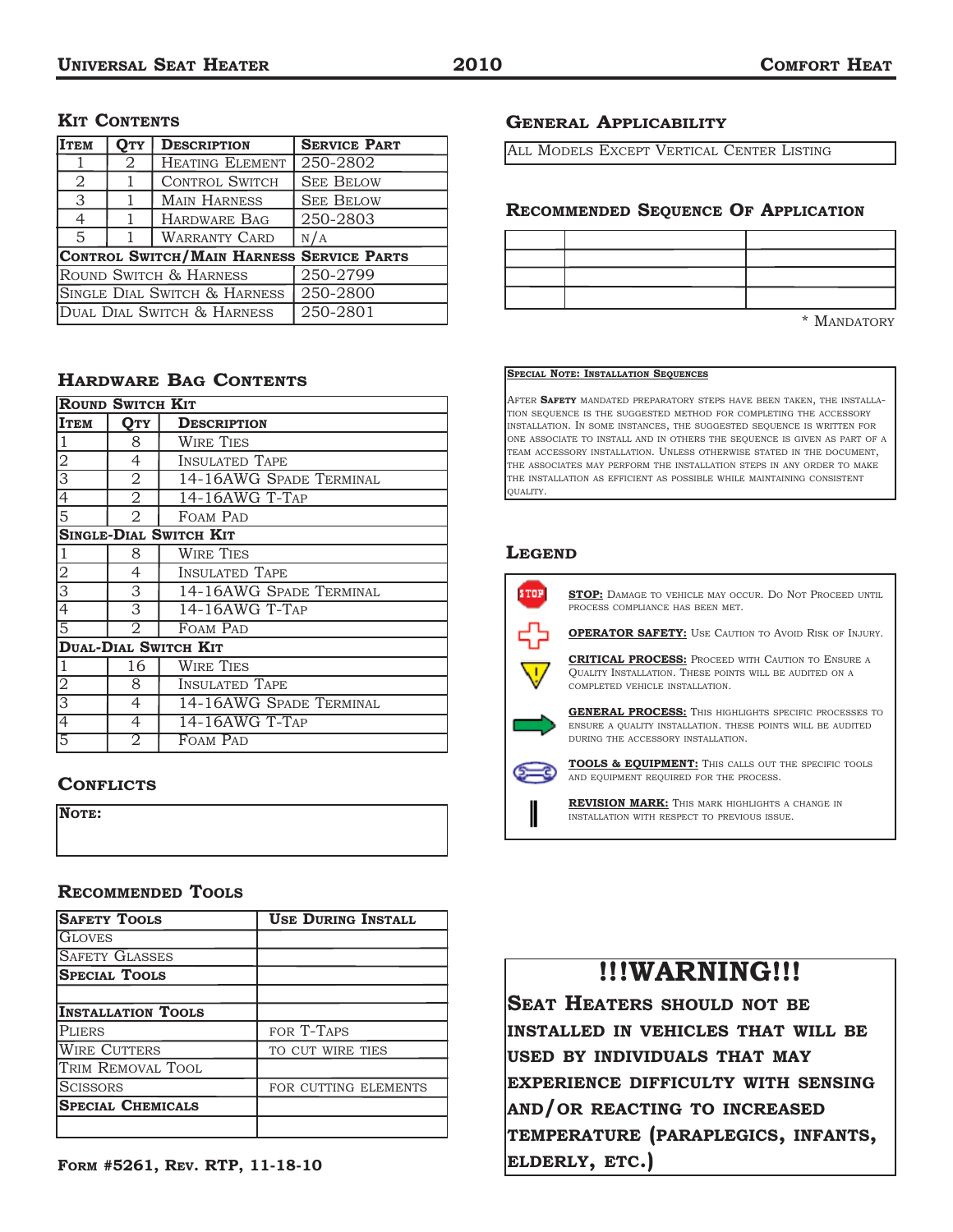## **GENERAL SAFETY ADVICE**





- IT IS IMPOSSIBLE TO INSTALL THE SEAT HEATING KITS WHENEVER:
	- THE SEAT COVERS ARE ADHERED TO THE SEAT'S FOAM PADDING, OR
	- THE SEAT'S LONGITUDINAL CHANNELS ARE SPACED LESS THAN 250 MM APART (**FIG. A**).
- THE BATTERY TERMINALS SHOULD BE DISCONNECTED BEFORE WORKING ON THE VEHICLE'S ELECTRICAL CIRCUITS. THE SECURITY CODES (RADIO, NAVIGATION SYSTEM, ETC.) SHOULD BE NOTED.
- THE SEAT COVER AND SEAMS SHOULD REMAIN UNMODIFIED FOR SEATS WITH SIDE AIR-BAGS. THE HEATING ELEMENTS ARE ONLY ALLOWED TO BE FITTED IN THE MIDDLE OF THE SEAT. PLEASE REFER TO THE VEHICLE MANUFACTURER'S MANUAL.
- PLEASE FOLLOW THE VEHICLE MANUFACTURER'S VEHICLE MANUAL FOR SEATS WITH A SEAT BELT RECOGNITION DEVICE, A SEAT OCCUPANT CLASSIFICATION SYSTEM (OCS)/OCCUPANT POSITION DETECTION SYSTEM (OPDS), OR BOTH.
	- \* FOLLOW THE EXAMPLE OF WHAT THE FACTORY DOES.
	- \* DO NOT PLACE A SEAT HEATER PAD ON TOP OF THE OCS/OPDS. INSTALL THE PAD ON THE FOAM CORE WHICH IS NOT EQUIPPED WITH THE SENSOR.
	- \* DISCONNECT THE OTHER PAD, YOU WILL NOT NEED IT. IF INSTALLING THE ROUND 3-POSITION SWITCH, CONNECT THE PAD WHICH PROVIDES 2-COLOR SWITCH ILLUMINATION. NOTE: HEAT WILL ONLY BE PRODUCED IN THE "HI" SETTING.
- THE SEAT HEATING ELEMENTS ARE ONLY ALLOWED TO BE INSTALLED BY QUALIFIED AND TRAINED PERSONNEL WHO ARE KNOWLEDGEABLE ABOUT ELECTRONIC SYSTEMS AND UPHOL-STERY. IMPROPER INSTALLATION CAN ADVERSELY AFFECT THE SYSTEM'S RELIABILITY AND RISK OVERHEATING.
- USE ORIGINAL KIT COMPONENTS ONLY.
- THE HEATING ELEMENTS MUST BE SECURED AND MOUNTED FREE OF FOLDS AND CREASES. HEATING ELEMENTS ARE NOT ALLOWED TO BE DAMAGED DURING THE INSTALLATION. AVOID EXPOSURE TO ANY SHARP OBJECT THAT COULD COMPROMISE THE INTEGRITY OF THE HEATING ELEMENT. IT IS IMPERATIVE FOR DURABILITY AND THE SYSTEM'S RELIABILITY THAT THE COM-PLETE HEATING ELEMENT IS POSITIONED CORRECTLY. ANY MODIFICATIONS TO THE SEAT'S COM-PONENTS, WHICH AFFECT THE HEATING ELEMENTS OR COME INTO CONTACT WITH THEM, CAN INFLUENCE THE DURABILITY AND RELIABILITY.
- THE HEATING ELEMENT IS ONLY ALLOWED TO BE OPERATED AT  $+12$  V  $\pm 3$  V. It should ideal-LY BE CONNECTED TO THE ON BOARD POWER SUPPLY VIA THE IGNITION VOLTAGE. THE SEAT HEATING UNIT SHOULD BE PROTECTED BY A FUSE WITH A MAXIMUM RATING OF 15 AMPS.
- THE HEATING ELEMENTS ARE ONLY ALLOWED TO BE MODIFIED AS DESCRIBED IN THESE INSTALLATION INSTRUCTIONS, EXCEPT WIDTH WHICH IS NOT ALLOWED TO BE ALTERED IN ANY WAY.
- THE WIRE HARNESS IS NOT ALLOWED TO BE MODIFIED. ENSURE THAT THE WIRE HARNESS IS SECURED AND FASTENED PROPERLY. THE WIRE HARNESS MUST BE ROUTED PROPERLY SO THE SEAT CAN MOVE FREELY WITHOUT DIFFICULTY. CONTACT WITH SHARP EDGES, BENDING OR PULLING OF WIRE MUST BE AVOIDED, IN ORDER TO PREVENT THE WIRE HARNESS FROM BEING DAMAGED. THE ON BOARD MAIN SUPPLY AND THE WIRE HARNESS CROSS-SECTION MUST BE ADAPTED TO THE EXTRA CURRENT LOADS IF NECESSARY. REFER TO THE VEHICLE'S WIRING DIA-GRAM FOR ADDITIONAL INFORMATION.
- THE FOAM PADDING MUST BE CLEAN AND FREE FROM SEPARATING AGENTS, GREASE, SILICONE, DUST AND OIL BEFORE THE HEATING ELEMENTS ARE SECURED TO IT. THE FULL ADHESIVE STRENGTH WILL ONLY BE ATTAINED IF SUFFICIENT PRESSURE IS APPLIED DURING THE INSTALLA-TION AND AN ADEQUATE PERIOD OF TIME IS ALLOWED FOR THE CHEMICAL REACTION TO TAKE PLACE (48 HOURS APPROX.). A HEATING ELEMENT IS NOT ALLOWED TO BE DETACHED AND REINSTALLED AFTER IT HAS BEEN INSTALLED COMPLETELY FOR THE FIRST TIME.
- THE HEATING ELEMENTS ARE NOT ALLOWED TO COME INTO CONTACT WITH ANY OF THE SEAT'S ELECTRICALLY CONDUCTIVE COMPONENTS SUCH AS PADDING CLIPS/HOGRINGS, LISTING SUP-PORTS OR THE SEAT'S FRAME: **!!!DANGER OF SHORT-CIRCUITING!!!**
- THE HEATING PERFORMANCE ON THE COVER'S SURFACE VARIES ACCORDING TO THE TYPE OF SEAT OR COVER. EVERY MILLIMETER OF THE COVER'S THICKNESS PROLONGS THE HEATING TIME BY UP TO 15 SECONDS.
- THE SEAT HEATING UNIT'S FUNCTION MUST BE EXPLAINED TO THE CUSTOMER AND THE OPERAT-ING INSTRUCTIONS MUST BE PROVIDED. THE CUSTOMER MUST BE INFORMED ABOUT ALL SAFETY ASPECTS. THE OPERATING INSTRUCTIONS MUST DESCRIBE HOW THE FUSE IS POSITIONED. THE POINTS IN THE OPERATING INSTRUCTIONS MUST ALSO BE FOLLOWED FOR THE INSTALLATION.
- **WARNING: SEAT HEATERS SHOULD NOT BE INSTALLED IN VEHICLES THAT WILL BE USED BY INDIVIDUALS THAT MAY EXPERIENCE DIFFICULTY WITH SENSING AND/OR REACTING TO INCREASED TEMPERATURE (PARAPLEGICS, INFANTS, ELDERLY, ETC.)**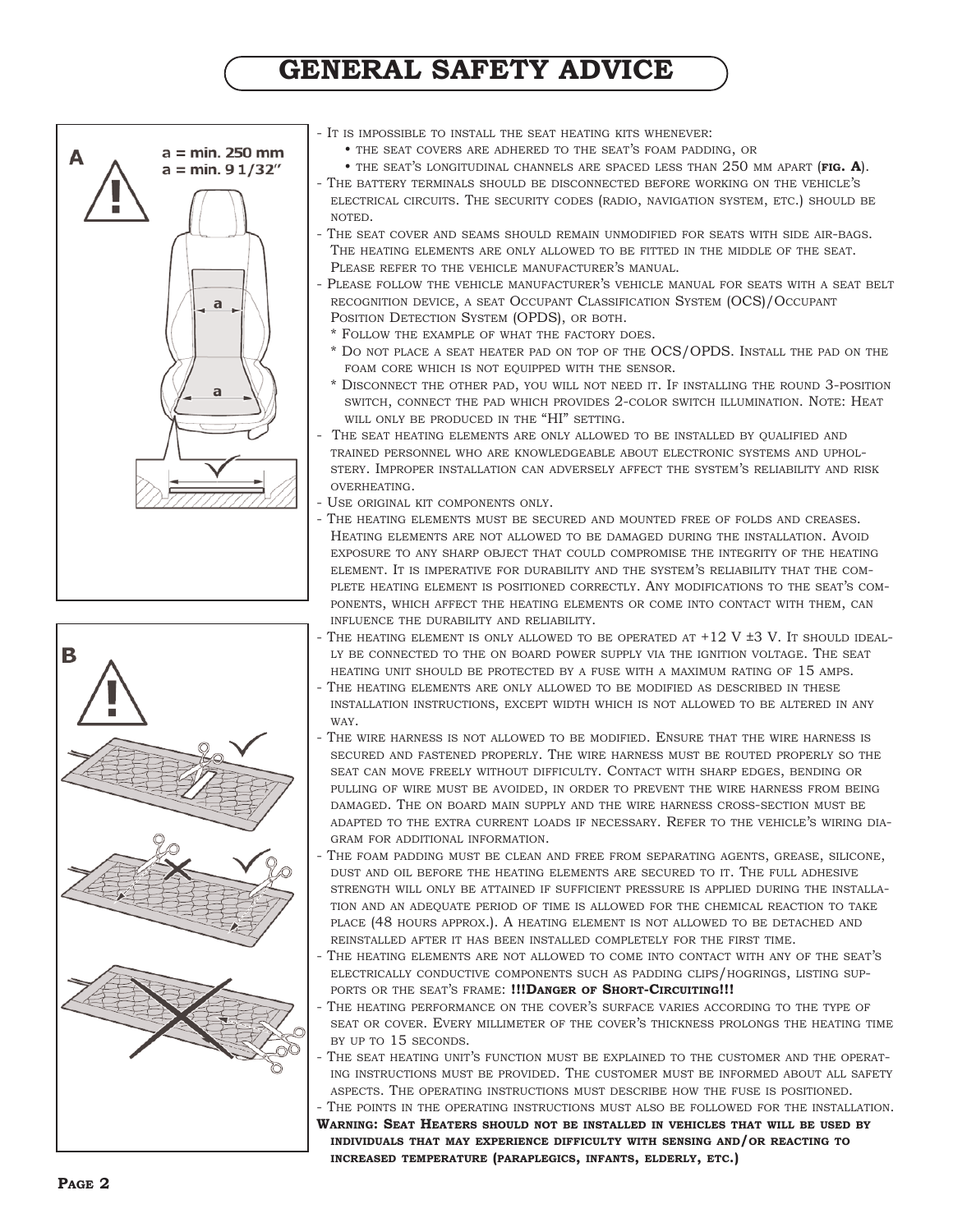## **INSTALLATION**

*CAUTION: IT IS ADVISABLE TO DISCONNECT THE NEGATIVE BATTERY CABLE FOR 3 MINUTES BEFORE BEGINNING INSTALLATION TO AVOID UNINTENDED AIR BAG DEPLOYMENT. NOTE AND RECORD ANY ANTI-THEFT RADIO CODES PRIOR TO DISCONNECTING.* 

### **A. PRE-INSTALLATION SUGGESTIONS**  $\left( \begin{array}{c} 0 \\ 0 \\ 0 \end{array} \right)$

- 1. REMOVE SEATS FROM VEHICLE PER VEHICLE'S SERVICE MANUAL AND PLACE ON A CLEAN WORK SURFACE.
- 2. REMOVE SEAT COVERS PER VEHICLE'S SERVICE MANUAL.

### **B. TRIMMING HEATING ELEMENTS**  $\epsilon$  of  $\epsilon$

- 1. PLACE HEATING ELEMENT ON SEAT CUSHION TAPE SIDE DOWN, WITH HARNESS TOWARD SEAT BACK. IF THE SEAT HAS A CENTER LISTING, FORM THE ELEMENT INTO THE LISTING VALLEY. **FIGURE 2.**
- **NOTE: MAKE SURE THERMOSTAT IS NOT LOCATED UNDER THE SEAT BACK. IT IS RECOMMENDED TO LOCATE THERMOSTAT 1-2" FROM THE EDGE OF THE SEAT BACK.**
- 2. DRAW A WINDOW AROUND THE LOCATION OF THE CENTER LISTING. ALLOW AT LEAST 1/8" (3MM) ON EITHER SIDE OF THE LISTING CHANNEL. **NOTE:** LEAVE AT LEAST 1 5/8" (40MM) OF SEAT HEATER MATERIAL TO EACH SIDE OF THE OPENING. **FIGURE 3.**

IF IT IS NOT POSSIBLE TO LEAVE AT LEAST 1 5/8" MATERIAL ON EITHER SIDE OF THE LISTING, IT IS ACCEPTABLE TO CUT THE ELEMENT TO FIT THE LENGTH. **CAUTION:** DO NOT REMOVE MORE THAN 7" OF ELEMENT LENGTH. THE FIN-ISHED ELEMENT SHOULD BE NO LESS THAN 11.75".

- 3. REPEAT STEPS 1 & 2 FOR SEAT BACK CUSHION.
- 4. TRIM THE PADS AND DISCARD THE EXCESS MATE-RIAL. **FIGURE 4.**

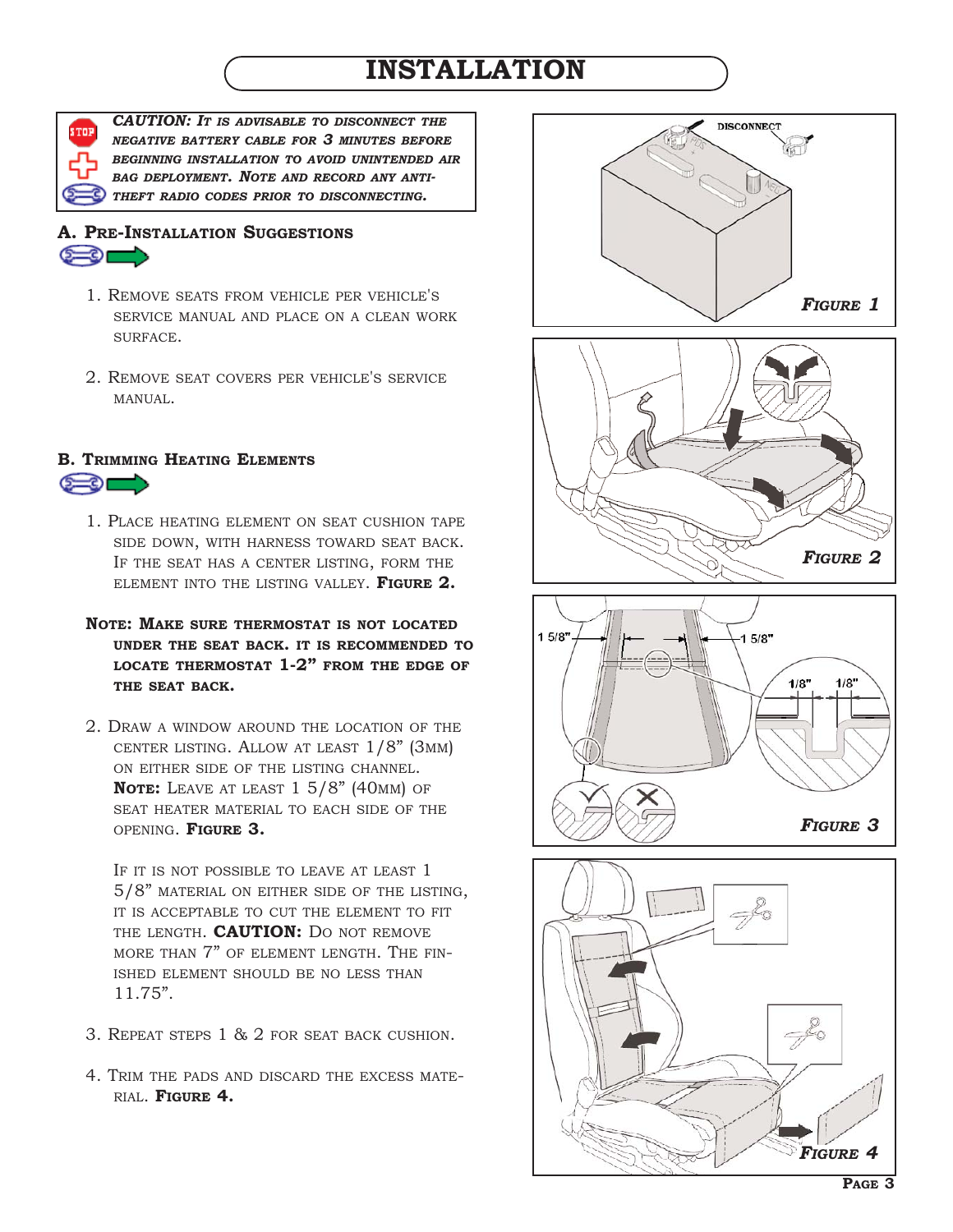### **INSTALLATION**

#### **B. TRIMMING HEATING ELEMENTS (CONTINUED)**

5. USING THE SUPPLIED FELT TAPE, WRAP THE EDGE OF THE CUT OUT WINDOW AS SHOWN IN **FIGURE 5.**

#### **C. INSTALLATION OF HEATING ELEMENTS**  $\epsilon$  of

- 1. **CAUTION: THE HEATING ELEMENTS MUST BE INSTALLED FLAT, UNFOLDED AND WRINKLE FREE. DO NOT FOLD ELEMENT AND INSTALL.**
- 2. REMOVE THE TAPE'S PROTECTIVE LAYER AND CEN-TER THE ELEMENT SIDE TO SIDE ON THE SEAT BACK FOAM. POSITION THE THERMOSTAT APPROX-IMATELY 1-2" FROM THE OPPOSITE CUSHION. WORKING FROM THE BACK TO THE FRONT OR FRONT TO BACK, PRESS FIRMLY ON THE ELEMENT TO ENSURE A GOOD BOND WITH THE SEAT CUSH-ION AND TO AVOID WRINKLES. **FIGURE 6**
- 3. CUT A SMALL INCISION IN THE FOAM FOR THERMO-STAT LOCATION. **FIGURE 7**
- 4. ROUTE THE ELEMENT WIRING HARNESS DOWN TO THE BOTTOM OF THE SEAT BACK, INBOARD OF THE HINGE COVER AND UNDER THE SEAT. BE SURE HARNESS IS FREE FROM SHARP OBJECTS, PINCH POINTS AND MOVING PARTS.
- 5. REPEAT THE PROCESS ABOVE FOR THE SEAT CUSHION.
- 6. SECURE WIRING HARNESSES UNDER SEAT. BE SURE HARNESS IS FREE FROM SHARP EDGES, PINCH POINTS AND MOVING OBJECTS.
- 7. RE-ATTACH SEAT COVERS. TAKE CARE TO AVOID DAMAGE TO THE HEATING ELEMENTS.

**CAUTION: DANGER OF SHORT-CIRCUITING!** THE HEATING ELEMENTS ARE NOT ALLOWED TO COME INTO CONTACT WITH ANY OF THE SEAT'S ELECTRICALLY CONDUCTIVE COMPONENTS SUCH AS PADDING CLIPS/HOGRINGS, LISTING SUPPORTS OR THE SEAT'S FRAME!



*FIGURE 7*

砂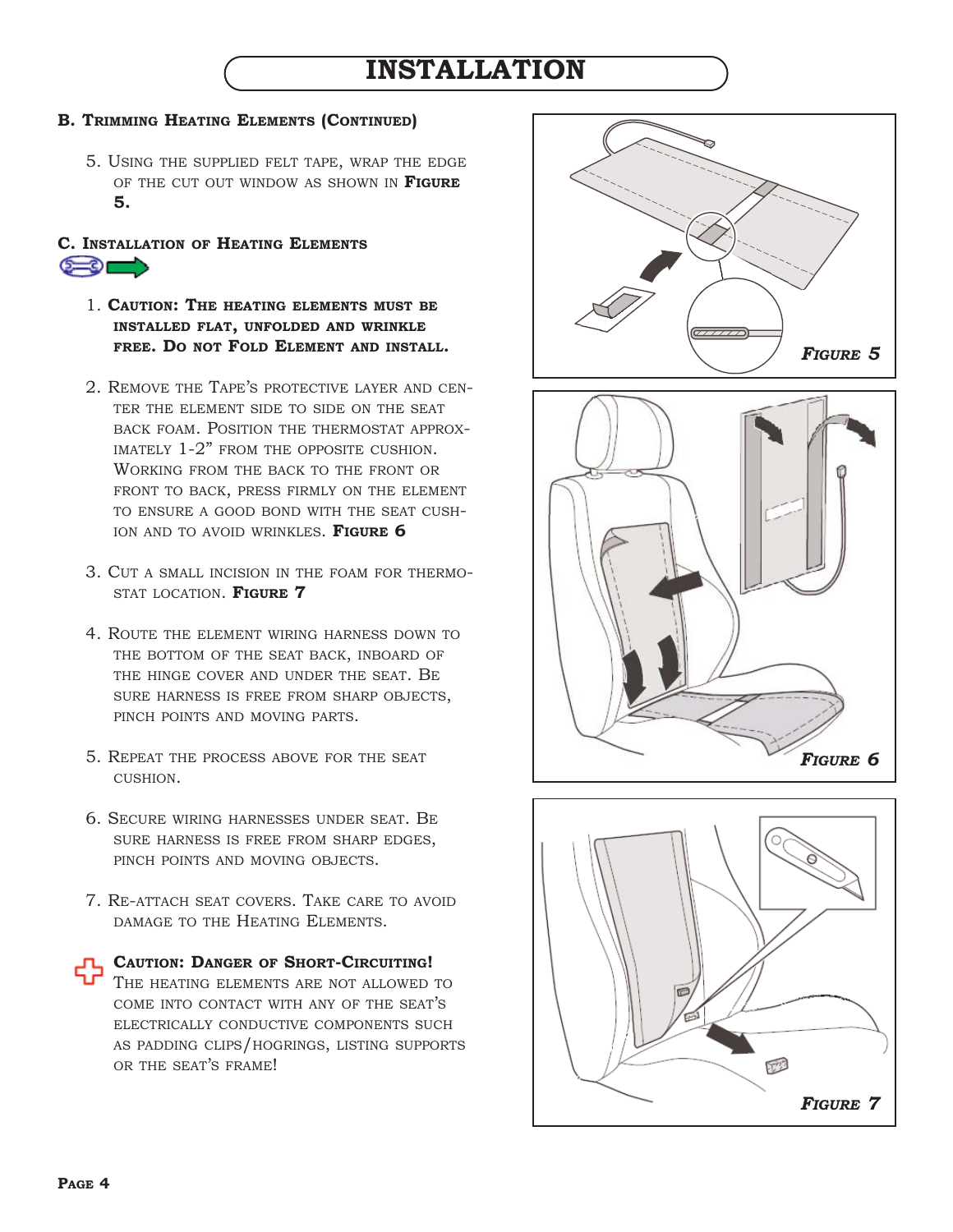#### **D. HARNESS INSTALLATION**



- 1. PRIOR TO MAKING ANY CONNECTIONS, LAY OUT THE HARNESS IN THE VEHICLE TO FIND THE BEST SOLUTION FOR HARNESS ROUTING TO POWER CONNECTIONS AND SWITCH LOCATION.
- 2. REFER TO VEHICLE OWNER'S MANUAL FOR ANY WIRING IDENTIFICATION. USING THE SUPPLIED T-TAPS AND INSULATED TERMINALS, CONNECT THE WIRE HARNESS TO THE VEHICLE WIRING AS FOLLOWS:

#### **ROUND SWITCH KIT**

- A. RED WIRE CONNECT TO ACCESSORY +12 VOLTS 10 AMP CIRCUIT. **NOTE:** IMPROPER INSTALLATION COULD LEAD TO BATTERY DRAIN IF CONNECTED TO A CONSTANT BAT-TERY SOURCE.
- B. BLACK WIRE IT IS RECOMMENDED TO CONNECT THE RING TERMINAL TO THE VEHICLE BODY USING AN EXISTING COMMON GROUND POINT. IF ONE IS NOT ACCESSIBLE, CONNECT TO A GROUND WIRE WITH HIGH CURRENT CAPACITY.

#### **SINGLE-DIAL SWITCH KIT**

- A. RED WIRE CONNECT TO ACCESSORY +12 VOLTS 10 AMP CIRCUIT. **NOTE:** IMPROPER INSTALLATION COULD LEAD TO BATTERY DRAIN IF CONNECTED TO A CONSTANT BAT-TERY SOURCE.
- B. RED/YELLOW STRIPE WIRE CONNECT TO IGNITION +12 VOLTS 5 AMP CIRCUIT.
- C. BLACK WIRE IT IS RECOMMENDED TO CONNECT THE RING TERMINAL TO THE VEHICLE BODY USING AN EXISTING COMMON GROUND POINT. IF ONE IS NOT ACCESSIBLE, CONNECT TO A GROUND WIRE WITH HIGH CURRENT CAPACITY.

#### **DUAL-DIAL SWITCH KIT**

- A. RED WIRE CONNECT TO ACCESSORY +12 VOLTS 20 AMP CIRCUIT. **NOTE:** IMPROPER INSTALLATION COULD LEAD TO BATTERY DRAIN IF CONNECTED TO A CONSTANT BAT-TERY SOURCE.
- B. RED/YELLOW STRIPE WIRE CONNECT TO IGNITION +12 VOLTS 5 AMP CIRCUIT.
- C. YELLOW WIRE CONNECT HEADLIGHT/NIGHT LAMP +12 VOLTS 5 AMP CIRCUIT.
- D. BLACK WIRE IT IS RECOMMENDED TO CONNECT THE RING TERMINAL TO THE VEHICLE BODY USING AN EXISTING COMMON GROUND POINT. IF ONE IS NOT ACCESSIBLE, CONNECT TO A GROUND WIRE WITH HIGH CURRENT CAPACITY.
- 3. CONNECT THE 2-PIN CONNECTORS OF THE ELEMENTS TO THE POWER HARNESS.
- **NOTE:** VERIFY THAT ALL CONNECTIONS ARE SECURED AND THE SEAT MOVEMENT WILL NOT INTERFERE WITH HARNESS. BE SURE HARNESS IS FREE FROM SHARP OBJECTS, PINCH POINTS AND MOVING PARTS.
- 4. SECURE THE RELAY USING THE SUPPLIED WIRE TIES.
- 5. SECURE HARNESS USING SUPPLIED ZIP TIES. BE SURE HARNESS IS FREE FROM SHARP OBJECTS, PINCH POINTS AND MOVING PARTS.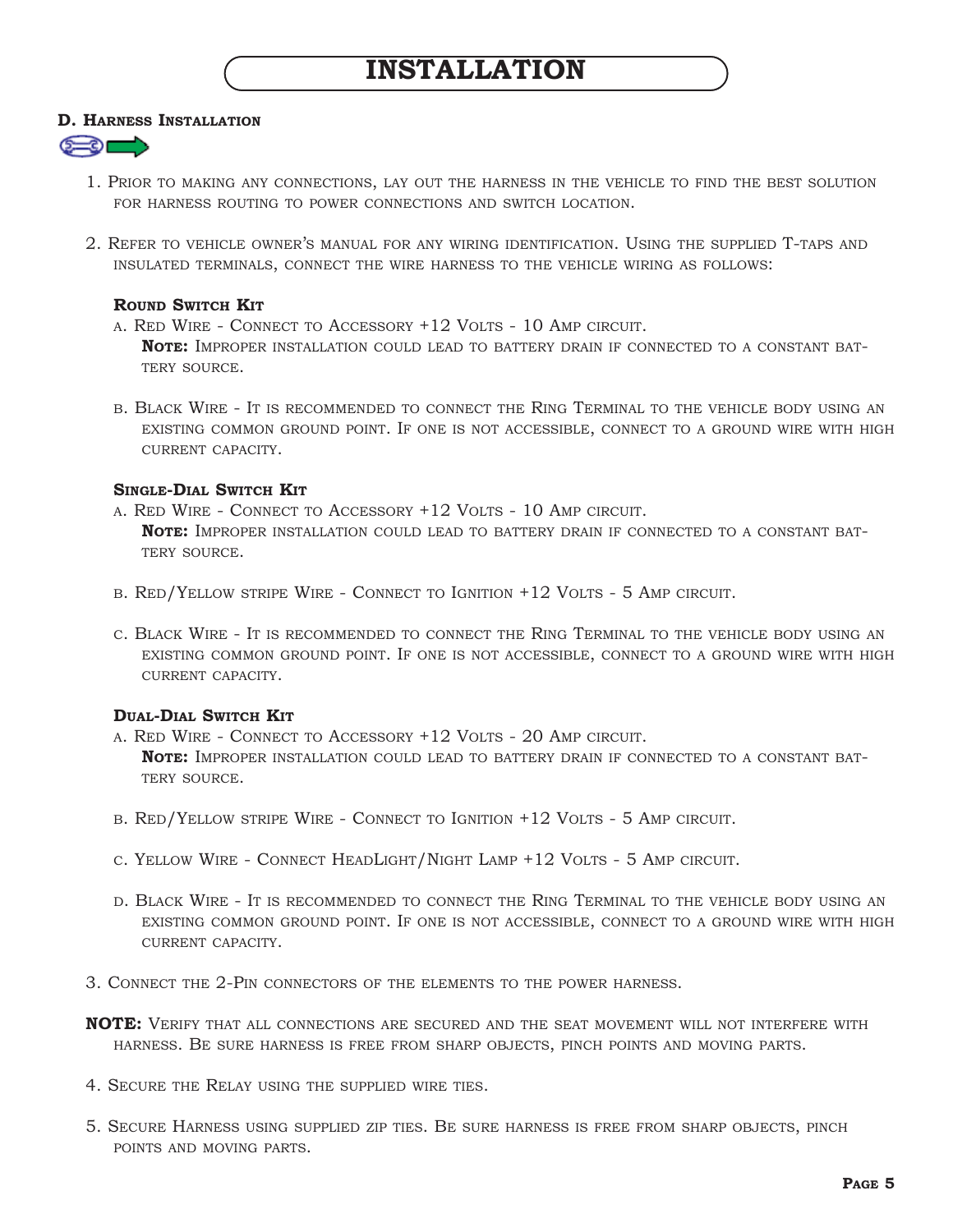## **INSTALLATION**

#### **E. SWITCH INSTALLATION**



- 1. CHOOSE A SWITCH LOCATION ON A FLAT SURFACE (SEAT PANEL OR CONSOLE PANEL) WHERE SWITCH BODY AND WIRES WON'T INTERFERE WITH SEAT MOVEMENT OR OTHER VEHICLE COMPONENTS.
- 2. REMOVE THE PANEL FROM THE SEAT OR VEHICLE CONSOLE.

#### **ROUND SWITCH KIT**

- A. MARK THE SWITCH LOCATION, CUT AN OPENING USING A PUNCH TOOL OR DRILL BIT (4/5 IN OR 20MM). **FIGURE 8**
- B. USING A FILE OR SIMILAR TOOL, MAKE A SMALL NOTCH TO EASE THE INSTALLATION AND KEEP THE SWITCH FROM ROTATING. TAKE CARE TO PROPERLY ORIENT THE SWITCH PRIOR TO NOTCHING.

#### **SINGLE AND DUAL-DIAL SWITCH KIT**

- A. USE THE SUPPLIED TEMPLATE **(FIGURE 9)** AND MARK THE SWITCH LOCATION. TAKE CARE TO PROPERLY ORIENT THE SWITCH.
- B. CAREFULLY CUT AN OPENING USING A DRILL CUTTING TOOL OR OTHER SIMILAR CUTTING TOOL. BE SURE TO SQUARE THE CORNERS USING A FILE OR SIMILAR TOOL.
- 3. INSERT THE SWITCH AND FIRMLY PRESS INTO PLACE. MAKE SURE RETAINING CLIPS SNAP SECURELY.
- 4. CONNECT THE SWITCH CONNECTOR TO THE MAIN HARNESS CONNECTOR.



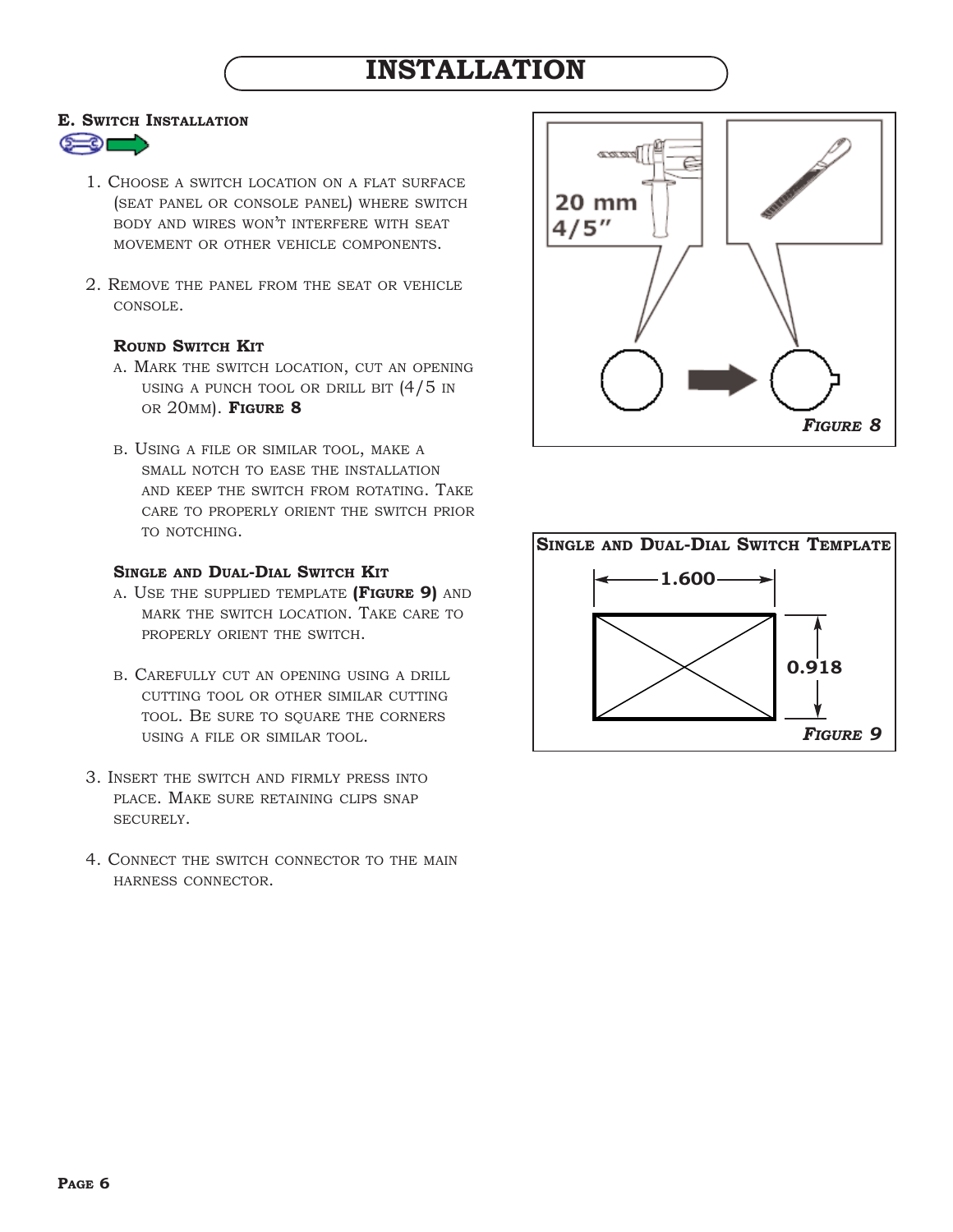#### **F. FINAL ASSEMBLY**

- 1. REASSEMBLE TRIM PIECES AND CONSOLE TAKING CARE TO AVOID DAMAGE TO HARNESSES AND CONNEC-TORS.
- 2. MAKE SURE VEHICLE FLOOR IS CLEAR AND CAREFULLY PLACE SEAT INTO VEHICLE.
- 3. ENSURE ALL CONNECTORS UNDER SEAT HAVE BEEN PROPERLY CONNECTED AND SECURED WITH WIRE TIES AND NOTHING WILL BE DAMAGED DURING SEAT MOVEMENT.
- 4. TORQUE SEAT BOLTS PER SERVICE MANUAL.
- 5. RECONNECT BATTERY CABLE(S). RE-ENTER ANY THEFT DETERRENT INFORMATION, IF APPLICABLE.
- 6. RE-CHECK ALL SYSTEMS AND ACCESSORIES WHERE COMPONENTS WERE REMOVED OR RELOCATED DURING THE INSTALLATION PROCESS.
- **NOTE:** IF THE PASSENGER SEAT CUSHION HAS A SEAT OCCUPANT SENSOR FOR AIRBAG DEPLOYMENT, REFER TO THE MANUFACTURER'S VEHICLE MANUAL FOR RECALIBRATION GUIDLINES.

### **TROUBLESHOOTING**

| THE HEATING DOES NOT FUNCTION ALTHOUGH IT IS<br>SWITCHED ON.<br>THE LED IS NOT ILLUMINATED. | CHECK THE FUSE AND CHANGE IF NECESSARY.                                                                                                                                                                                     |
|---------------------------------------------------------------------------------------------|-----------------------------------------------------------------------------------------------------------------------------------------------------------------------------------------------------------------------------|
| THE LED IS NOT ILLUMINATED ALTHOUGH THE<br>HEATING IS FUNCTIONING AND SWITCHED ON.          | THE LED IN THE SWITCH IS DEFECTIVE.                                                                                                                                                                                         |
| THE HEATING DOES NOT FUNCTION ALTHOUGH IT IS<br>ISWITCHED ON.<br>ITHE LED IS ON.            | THE TEMPERATURE OF THE SEAT COVER COULD BE<br>TOO HIGH DUE TO HIGH INTERIOR TEMPERATURE.<br>THE THERMOSTAT IN THE SEAT HEATING UNIT IS<br>CONNECTED. WAIT UNTIL THE SEAT COVER'S TEM-<br>PERATURE HAS FALLEN AND TRY AGAIN. |
| THE FUSE BURNS OUT REPEATEDLY.                                                              | VERIFY THE FUSE RATING IS CORRECT:<br>ROUND SWITCH/SINGLE-DIAL SWITCH = 10 AMPS<br>$DUAL-DIAL$ Switch = 15 AMPS                                                                                                             |